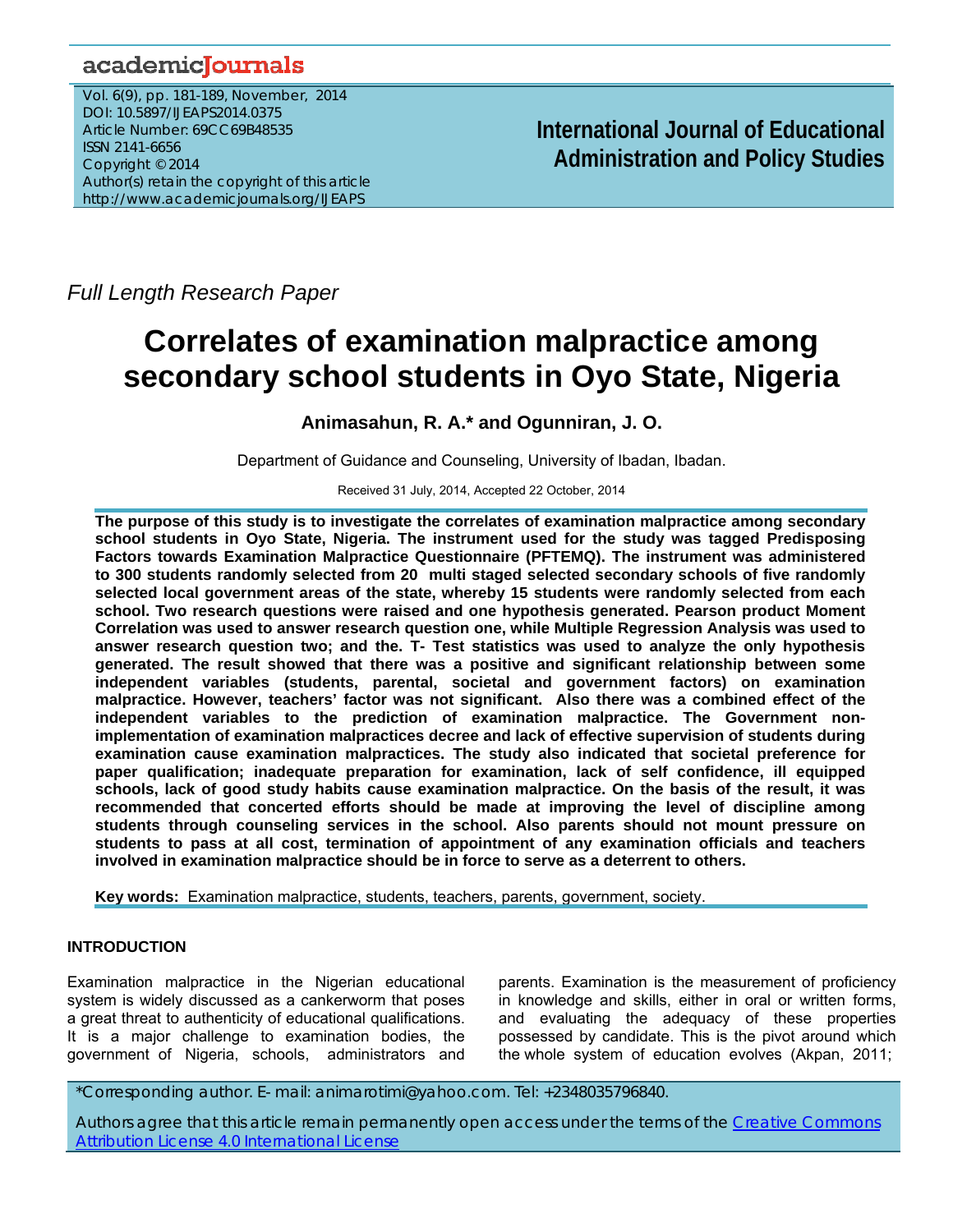Ajibola, 2011). Examination malpractice on the other hand is defined by WAEC (2003) as any irregular behaviour exhibited by candidates or anybody charged with the responsibility of conducting examination in or outside the examination hall, before, during, or after such examination. It refers to the general irregularities, violation of or infringements on examinations rules and regulations before, during or after the conduct of examination (Ivor, 2010). Examination malpractice in its technical term is an act that contravenes the rules and regulations of a particular examination body set at a particular period of time. Not only that, it is immoral and illegal which also undermines the creditability of the education system (The Ghanaian Times, 2011). Many of these irregular behaviour or misconducts surround examinations and it came to an alarming rate in the last three decades.

Various rules and regulations and corresponding sanctions for various malpractices are normally enlisted by various examination bodies, but hardened and daring candidates try to find innovative ways to outwit authorities (Animasahun, 2013). Examination malpractice has grown from a mere stretching of the neck (giraffing) to see what another candidates is writing during examination or consulting unauthorized notes or books inside or outside the examination hall to such sophisticated method as the use of micro-computer, mobile phones and gun to intimidate those concerned with the administration of the examination (Ivor, 2010). The various forms or styles of examination malpractice also include: stealing, impersonation, disorderliness, cheating, conspiracy and aiding forgery of result slip, giraffe, laptop, machinery, microchips, smuggling answer scripts into examinations venues and many others (Akpan, 2011; Olanipekun, 2003; Onyechere, 2008). It is saddening that examination bodies, government functionaries, school authorities, invigilators, parents and students all participate in the iniquitous examination malpractices (Saxe, 2012).

The hue and cry about examination malpractices which take place at all level of the Nigerian educational system is nothing but a reflection of the corrupt society. The Nigerian society is that which celebrates mediocrity and views cheating as being smart. The society does not want to know how an individual achieves success but the important thing is the success. In the actual fact, examination malpractice is a catalyst to the corruption in the society. The politicians employ rigging at elections and enjoy enviable political offices; and so the students cheat from primary to tertiary institutions to move from one level of education to another. All sorts of misconducts take place in and around examination venues in order to achieve success (Ivor, 2010). There is an array of literature on the factors responsible for examination malpractice in Nigeria. They are: students' lack of adequate preparation, poor school facilities, poor sitting arrangement, and socio-economic factors (Omotosho, 2012; Adekale, 2005; Ijaiya, 2008). Other factors identified are certificates syndrome, political

undertone, proliferation of private schools, poor invigilation procedure, and supervisory role of school administrators. To make it worse, it is not only students that are involved, parents, teachers, school heads, examination officials all collude with students to perpetrate this misconduct (Ijaiya 2004). The collusion between one and more of these agents make it more difficult to combat. Even the penalties stipulated in Act 33 of 1999 ranging from cancellation of result to 21 years jail term have failed to achieve any significant shift from the cheating culture (Olanipekun, 2011). According to Berliner (2009), examination ethics project is currently leading a war against examination malpractice. However, the continuous engagement of students in examination malpractices especially during the West African Examination Council (WAEC) and National Examination Council (NECO) give indication that such efforts have proved ineffective.

This study therefore examines students' factors, teachers' factors, parental factors, government's factors and societal factors as correlates of examination malpractices in Nigeria.

## **Students' factor**

The most important factor responsible for examination malpractice is students' personal factor culminating in the desire by the candidate to pass at all cost; and the root cause lays in their lack of confidence and fear of failure or getting low marks, as well as being ill-prepared for the examination. Today, the spirit of dogged attention to study by students in order to pass their examinations on their own without engaging in any form of sharp practices has been thrown to the dogs. There is that notion among students of today that nobody can actually pass his/her examination without some external assistance or what they call "ECOMOG" (Adekale, 2013).

The anxiety to get a certificate presentation for a job, in most countries, leads to many candidates trying to acquire it by all forms or means, positively or negatively (Ajibola, 2011). Adekale (2009) and Omotosho (2007) identified laziness of students and inadequate preparation for examination as one of the root causes of examination malpractices. Others include: poor preparation for examination, low morality, and poor school facilities as factors of examination malpractices. Inadequate guidance and counseling, truancy, absenteeism and non-chalant attitude are other issues associated with this illpreparedness for examinations. While some candidates intentionally get indulged in the malpractices, others see themselves in it through ignorance, carelessness or forgetfulness in applying regulations or due to peer pressure (Animasahun, 2013). According to Ikura (2012), these factors could be categorized into three groups. These include: Psychological factors: stress and anxiety to meet demands of various subjects; creating tremor of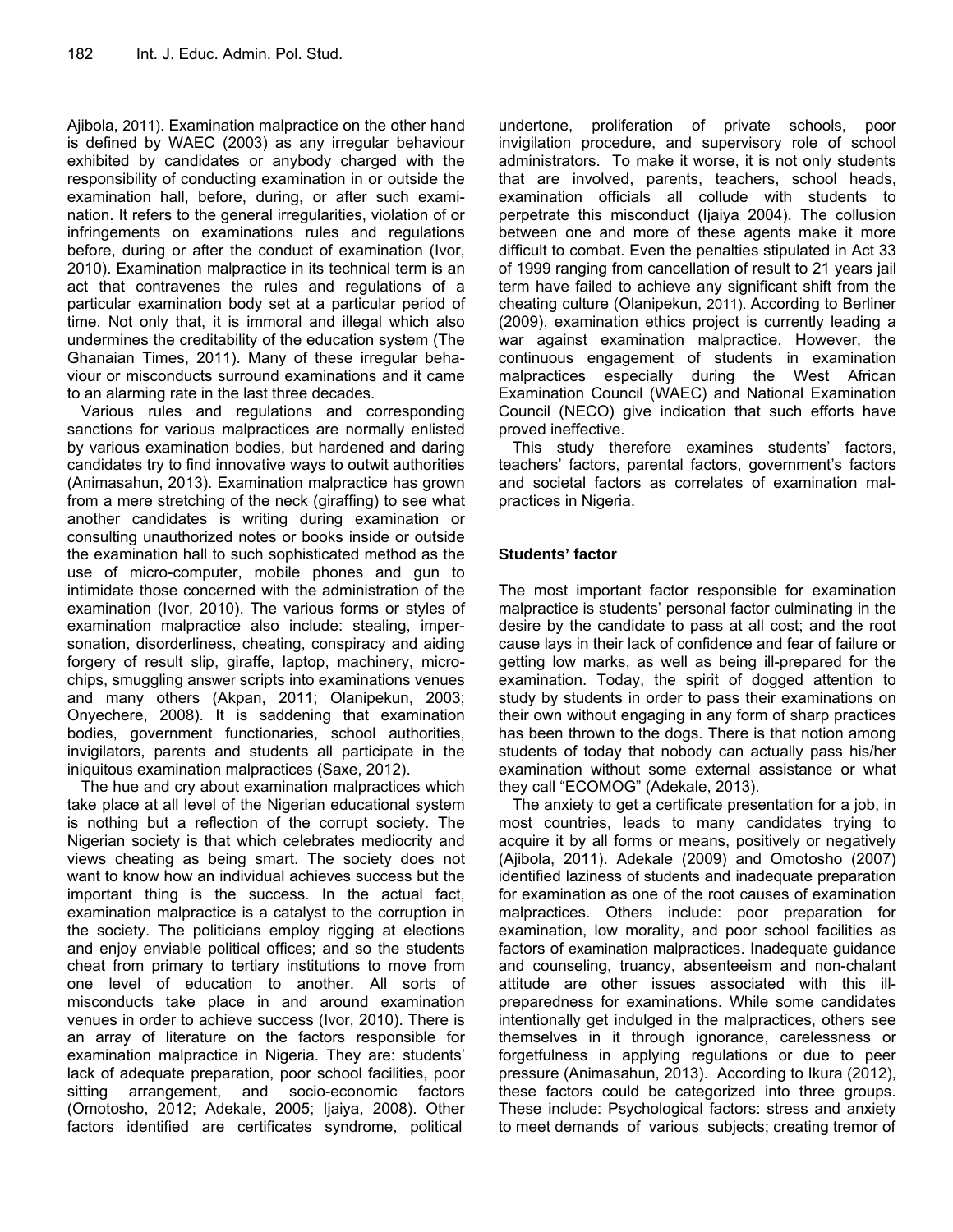failure, or scoring low grades force some candidates to fall for the menace. Another is environmental factor: inadequate coverage of syllabus coupled with close sitting nature of candidates at examinations could entice candidates to engage in examination malpractice. The third one is intelligent factor: candidates are of different academic strength or intelligent quotient (IQ) level; failure to recognize this can make weaker students to compare themselves with naturally gifted ones and not wanting extra hard work to match the brilliant ones, the academic weak ones may get themselves involved in examination malpractice.

## **Teachers' factor**

The role of teachers in accomplishing learning is to guide and direct learning to enable the students to achieve the set goals of education. But it is unfortunate that most teachers, apart from carrying out their assigned duty of teaching, indulge in teaching students how to cheat in examination. According to Agbo (2008) among forces behind examination malpractices is the teacher related. Most often laxity to duty results in anxiety created by syllabus. The author said that some teachers are incompetent and so do not give the students the right requirement for examination (Ikura, 2010). Some teachers who are assigned to supervise examination connive with the students to cheat due to the level of poverty. Some teachers often demand for money from the students doing examination; some may even collect a meager amount of N200 to N500 to allow students cheat. Ezezogor, (2008) concluded that students' involvement in examination malpractice is due to teachers' encouragement. According to them, teachers and principals aid students in buying question papers of the examination to be done. For instance, in some secondary schools there is what is popularly known as 'cooperative' where every student who registers for certain examinations are made to pay. This is to enable teachers, principals and supervisors help them throughout the period of examination. The finding of examination malpractice is in consonance with the opinion of Denga and Denga (2008) who affirmed that teachers get involved in examination malpractice dictating answer to students in examination hall in a bid to boast that the school has the highest distinctions and credit passes. This situation is common in Private schools. Generex and Mcleed (2005) found that permissive teachers' attitude and low teacher vigilance tend to increase cheating which affect students' performance. The quality of teachers in an educational service determines to a very large extent the quality and standard of the educational system. Without good and efficient teachers, the school system would find it extremely difficult to assist the society in realizing its developments goals as no nation can rise above the quality of teachers. It is also true that well motivated

teachers tend to be more efficient than their poorly motivated counterparts (Whitey, 2012). Ajibola (2011) and Animasahun (2013) reveal that inadequacy of trained teachers, insufficient teaching facilities in schools, inadequacy of teaching equipment and poor remuneration are factors influencing teachers to develop non-chalant attitude towards examinations and actively participate in examination malpractices or encourage it. Some of them go to the extent of collecting money from students in exchange for examination questions or papers. Teachers' commitment is severely affected by their level of job satisfaction. Teachers are most dissatisfied by their workload, school facilities and services, professional development and reward system. To make both ends meet therefore, they participate in examination malpractices through which more money accrues to their pockets.

## **Parental factor**

Parents also play a very important role in students' behaviour and academic performance in school. Most often, some parents fail in their duties to provide necessary materials that will enable their children to learn and when the children are not performing up to expectation, the parents turn around to pressurize the students, blame the teachers or resort to fraudulent means to help the students pass examination. Corroborating this view, Denga and Denga (2008) affirmed that some rich parents tend to dangle money before teachers to assist their children to pass internal examination. Some parents also go to the extent of buying life question papers for their children thereby giving the children the impression that the end justifies the means. In a society where emphasis is placed on individual success, parents see nothing wrong in assisting their children to perpetrate the act of cheating as long as they succeed in the examination. Okpan (2006) affirmed that parents believed that their children cannot do well in both internal and external examinations so they are ready to go extra miles including hiring people to write examination for their children as well as bribing teachers and examinees to assist their children to succeed in examination. This is quite true when parents and guardians are seen hovering around examination premises looking for who will assist their children. Ikura (2012) and Whitey and Associate (2012) asserted that children are most likely to cheat when their parent press them to succeed. The authors maintained that such parental pressure goes with children's rate of aspiration which invariably triggers them to cheat to achieve the desired goal particularly when previous examination results are poor.

Buttressing the above assertion, Esu (2004) posited that one of the causes of examination malpractices is non-chalant attitude and permissiveness of many parents. Failure to provide children with the necessary guidance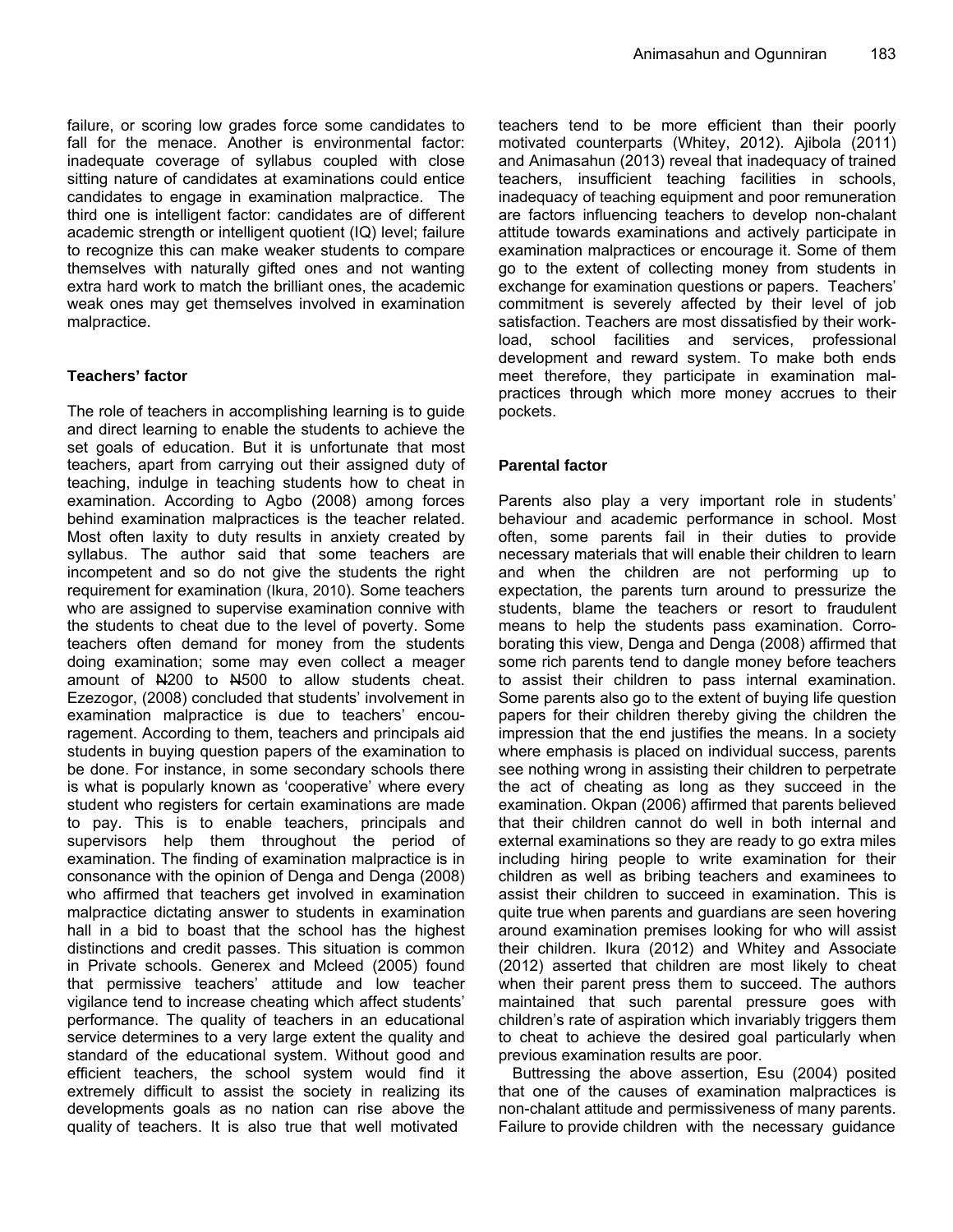and negative role modeling by parents are factors that cause children to cheat in examinations. The involvement of parents in examination malpractice is a reflection of the general collapse of virtues in the large society. Okpan (2006) maintained that parents have abdicated their traditional responsibilities of developing their children character, instilling hard work and enforcing their integrity.

According to Emmanuel (2013), examination malpractice is traceable to parents. They pay for mercenaries to write examination on behalf of their children. Some go to bribe teachers or buy live examination papers for their children. This of course has contributed in no small way to the menace of this terrible monster. Ijaiya (2008) found socio-economic factors to be a stronger cause of examination malpractice whereby some highly influential people use their privileged position to influence the authority concerned to assist their wards to pass examinations. In addition, parents are too ambitious to get their children admitted in tertiary institutions and are ready to pay any amount of money to the officials of these agencies. This is so because it is becoming increasingly difficult to secure admission to tertiary institutions in Nigeria. Apart from scoring high in the qualifying Joint Admission Matriculation Board (JAMB) examination, prospective candidates into tertiary institutions must have five credits at one sitting or two sittings. All these make success at public examinations conducted by WAEC and NECO a desperate venture for candidates.

## **Government factor**

The government of the day in Nigeria has also been proved to take indirect active part in examination malpractices. The government of any nation is responsible for proper education of the citizens by providing necessary fund for all government educational agencies but Nigeria government has neglected her own duties of making Nigeria education standard, and the sector is not properly funded (Abdulkareem, 2003). Also, the bodies that would see to the process of examination are not independent and empowered to have its team of investigators and prosecutors. Agbo (2008) affirmed that there is an old saying that "justice delayed is justice denied". Government and its agencies are handling the cases of examination malpractices with kid gloves and the law is seriously recognizing sacred cows. Culprits caught cheating in the examination halls are not made to face the music, hence, the incidence of examination malpractices continue to increase (Maduabum, 2009). Lack of equipment and teaching facilities in schools are indicators that the commitment of Nigerian government to fund education has dwindled considerably. UNESCO has recommended that 26% of the national budget of a country must be devoted to education (Ivor, 2010). But in Nigeria, less than 10% has remained the annual budget for education every year. Hence, inappropriate funding

has been responsible for over-congestion in classes, poor school facilities, shortage of qualified teachers, poor remuneration of teachers etc. culminating in students' desperation to pass examinations at all cost in spite of all inadequacies. According to Farrant (2012), the education sector is grossly underfunded. The inadequate funding of the public school system is the cause of other problems that have undermined quality in the sector. The menace of corruption in the country has also been imbibed by the examination bodies. Corrupt officials and supervisors of WAEC and NECO have allowed themselves to be bought with money and so neglected their responsibilities and permit examination malpractices.

## **Societal factor**

The future of any nation is largely a function of the children who are the leaders of tomorrow and the quality of education they receive. Regrettably, successive governments have neglected the welfare and education of Nigerian children. The decadence in the society is perhaps the result of this neglect. The Nigerian society as it stands today seems to be founded on faulty/fragile education, political, economic, physical and social environment that cannot produce a better tomorrow. The society is bedeviled with social and economic ills such as corruption, nepotism, "godfatherism", cultism etc. Corruption has posed a serious threat to private and public morality in Nigeria. According to Agboola (2007) "the nature of the scenario could be likened to the average Nigerian child being born to dishonest parents, taught all through his life by dishonest teachers and grows up to live in an environment that has accepted dishonest practices as a way of life". Farrant (2012) opined that the dishonesty in academic activities in schools is a reflection of the much broader erosion of ethical behaviour that has become commonplace in a society that tends to support self-centeredness and over concern for others. There is no doubt that the social vices bedeviling the society have permeated the entire segments of the education sector. The society's involvement in examination malpractice is a reflection of the syndrome to make quick money without hard work. The society is in an era of "settlement". The settlement culture seems to have eaten deep into the fabrics of the society to the extent that its use to aid examination malpractice is just a tip of the society (Ijaiya, 2004). The financial and other rewards accruing to participants of examination malpractice are enormous and unimaginable. Parents and guardians are ready to give encouragement and pay costs because they desperately want their children and wards to acquire certificates.

The process whereby exaltation of the end generates a de-institutionalization of the means to the end occurs in many societies where the two components of the social structure are not highly integrated. Contemporary Nigerian society appears to lay emphasis on success goals without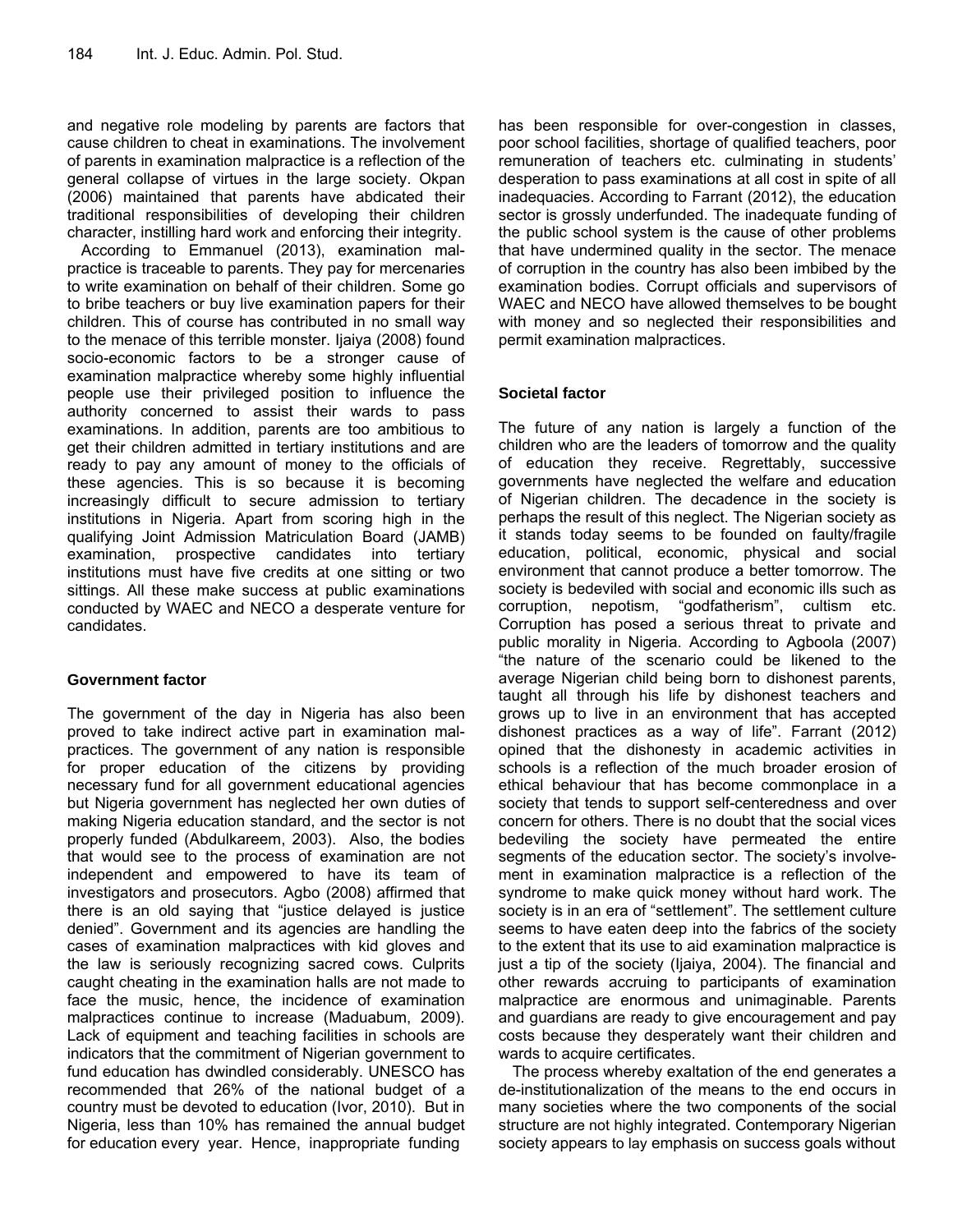equivalent emphasis on institutional means of attaining success. The response is the general decadence that pervades the country today. Everything in Nigeria these days seems to be driven by the desire for success irrespective of the means used in achieving success (Jimoh, 2009). The attenuation of this over time is the anomie that now characterizes the Nigerian society. The social vices bedeviling the society seem to have permeated the entire segments of the education sector. The manifestations are moral decadence, loss of family values, cultism, indecent dressing and examination malpractice that now characterize the education system of the country. The societal emphasis on success-goals, irrespective of the means employed in achieving these goals, may have pressurized some persons in the education industry to strain toward anomie. Such persons have resorted to the use of illegitimate procedures in achieving success in examinations. The resort to copying and use of other unfair means/ malpractices in examinations is a serious problem. This problem is symptomatic of a disease in our educational system which is eating into the vitals of our society. This malaise is harmful for the moral and intellectual development of our youths. It is afflicting the ethical and social fabric of our society (Okafor, 2013). According to Okafor (2009) perhaps the best explanation for the wide spread of examination malpractice in Nigeria is clearly a reflection of the large society that nurtures cheat and mediocre and turns them into celebrities. It is a reflection of the moral decadence of the society who has pen-robbers, smuggles and drug barons who are glorified by their ill gotten wealth. The society applauds ill-gotten wealth at the expense of hard work. It is the same society that produces politicians who engage in electoral malpractices to land on the corridor of power. Therefore, perpetrating examination malpractices has almost become part of the societal culture.

This study therefore examined students' factors, teachers' factors, parental factors, government's factors and societal factors as correlates of examination malpractices among secondary schools in Nigeria.

To this end two research questions were raised and one null hypothesis generated to guide the study:

1. What pattern of relationships exists among the independent variables (students, teachers, parental, societal, government factors) on examination malpractice among secondary school students?

2. What is the joint contribution of the independent variables to the prediction of examination malpractices?

3. Do male and female students significantly differ in their involvement in examination malpractices?

#### **METHODOLOGY**

#### **Research design**

descriptive survey.

#### **Sample and sampling technique**

Multistage sampling technique was used to select a total of 300 Senior Secondary II students for the study. Five local governments area in Oyo central senatorial district were randomly selected, while four schools were randomly selected from each local government. From each of the 20 schools, 15 SS II students were randomly selected giving rise to a total number of 300 respondents used for the study. At last, 300 participants were used for the study.

#### **Instrumentation**

The study used a questionnaire titled: Predisposing Factors towards Examination Malpractice Questionnaire (PFTEMQ) developed and validated by the researchers. It consisted of six sections. Section A contained personal data of the respondents while the other five sections consisted of items on the study variables whose response format is of a 4 point rating scale: Strongly Disagree (SD), Disagree (D), Agree (A) and strongly Agree (SA). Section B contains 15 items on Examination malpractice behaviour with reliability level ranging from 0.75-0.82; section C contains 10 items on Students' Factor Scale with reliability level ranging from 0.77- 0.86; section D contains 16 items on Parental Factor Scale with reliability level ranging from 0.81-0.89; section E contains 12 items on Teachers' Factor Scale with reliability ranging from 0.82- 0.91, section F contains 10 items on Government Factor scale with reliability level ranging from 0.85 - 0.93; and section G contains 13 items on Societal Factor Scale with reliability level ranging from 0.68-0.76.

The reliability and validity of the instrument was achieved through test-retest method with a two week interval between the two tests. More so, Crombach Co-efficient Alpha and Guttman Split half reliability were utilized.

#### **Procedure**

The researchers sought permission from the principals of the concerned schools and administered a total number of 300 hundred copies of questionnaires on the participants. The researchers interacted with the respondents and gave a brief preamble about the need for co-operation by promising them that the information would be treated with strict confidence. Each item was explained to the respondents. The respondents submitted their questionnaires to the researchers which was immediately analyzed.

#### **METHOD**

Pearson product Moment correlation was used to answer the research question one, while Multiple Regression Analysis was used to answer questions two and three. T- Test statistics and Analysis of variance were used to answer questions four. To test the four hypotheses, Analysis of variance was employed. The level of significance is 0.05 Alpha.

#### **RESULTS**

**Research Question one**: What pattern of relationships exists among the independent variables (students, teachers, parental, societal, government factors) on examination malpractice among secondary school

The research design used in carrying out this study was a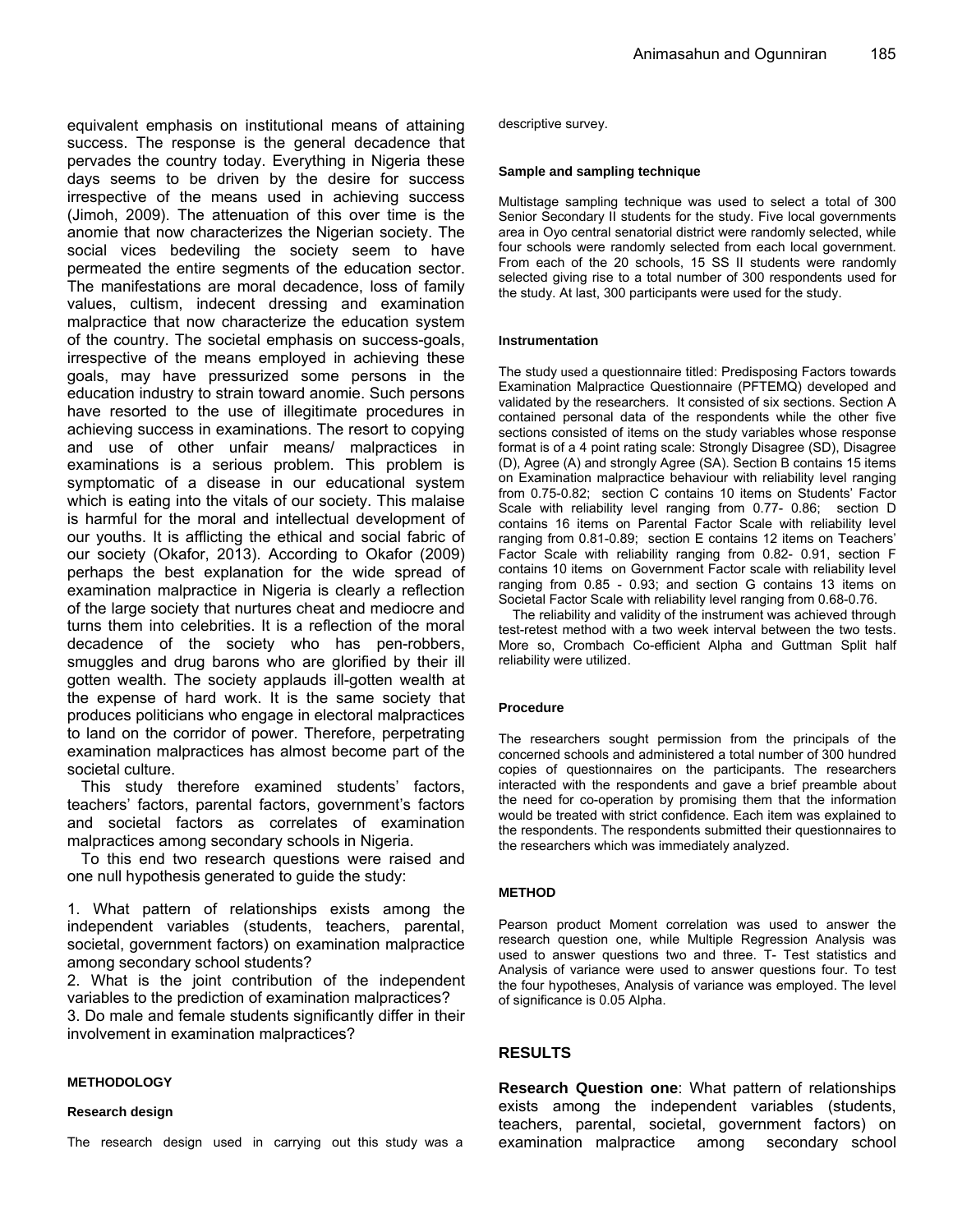| <b>Variables</b>        | mean  | St.Dev |          |          |          | 4        | 5        | 6     |
|-------------------------|-------|--------|----------|----------|----------|----------|----------|-------|
| Examination malpractice | 26.83 | 6.50   | 1.000    |          |          |          |          |       |
| Students                | 92.60 | 13.20  | $0.403*$ | 1.000    |          |          |          |       |
| Teachers                | 27.32 | 4.69   | $-0.028$ | 0.163    | 1.000    |          |          |       |
| Parental                | 48.17 | 8.49   | $0.082*$ | $-0.105$ | .383     | 1.000    |          |       |
| Societal                | 42.65 | 4.58   | $0.011*$ | $-0.038$ | 0.287    | 0.411    | 1.000    |       |
| Government              | 57.82 | 8.26   | $0.331*$ | 0.520    | $-0.147$ | $-0.070$ | $-0.193$ | 1.000 |

**Table 1.** Descriptive statistics and correlation matrix among independent variables and examination malpractices.

\* Significant at p<0.05.

**Table 2.** Summary of regression analysis of the combined prediction of examination malpractice among secondary school students.

| Model      | <b>Sum of Squares</b> | Df  | <b>Mean Square</b> |       | Sig.    |
|------------|-----------------------|-----|--------------------|-------|---------|
| Regression | 4866.28               | b   | 973.26             | 21.67 | .024(a) |
| Residual   | 8715.24               | 194 |                    |       |         |
| Total      | 13581.52              | 199 | 44.92              |       |         |

R=599; R Square=.0358; Adjusted R square=.342; Std. Error=6.70253.

students? The answer is presented in Table 1.

The results from Table 1 showed that there was a positive and significant relationship between students', parental, societal and government factors on examination malpractices in various schools. However, teachers' factor was not significantly correlated with examination malpractice in the school system. In the order of magnitude, students' factor ranked the first (r=0.403, P<0.05), followed by government factor (r=0.331, p<0.05), parental factor (r=0.082, P<0.05), and societal factor (r=0.011, P<0.05).

**Research question two:** What is the joint contribution of the independent variables to the prediction of examination malpractices? The answer is provided in Table 2.

Table 2 showed that the five independent variables jointly predicted the incidence of examination malpractices among secondary school students. The table revealed a coefficient of multiple correlations (R) of 0.599 and a multiple adjusted R square of 0.342. This means that 34.2% of the variance in examination malpractices of the participants is accounted for by all the five predictor variables when taken together. The other factors accounting for 64.2% variation in the prediction of examination malpractices of the students are beyond the scope of this study. The ANOVA result also showed that F- ratio was also significant F (21.67, df =5/194, P<0.05). This implies that the joint contribution of the independent variables to the dependent variable was significant.

## **Hypothesis**

Ho: Male and female students do not significantly differ in

terms of their involvement in examination malpractices.

The answer to this hypothesis is presented in Table 3. The table shows that, there was a significant difference in gender who are prone to examination malpractices among students (Df=198; N=200, t=4.966, P>.05). From the table, the male students have a mean score of 69.5081 towards examination malpractices while female students mean score was 57.0952. Hence, the result was therefore confirmed significant. This implies that there is a significant difference among gender differences to examination malpractices in the student. From the above findings, male students have higher tendency of involving in examination malpractices than female students in pursuits of academic needs.

### **DISCUSSION OF FINDINGS**

Research question 1 is: ''what pattern of relationship exists among the independent variables (students, teachers, parental, societal and government factors) on examination malpractices among secondary school students?''. The result indicated that there was positive significant relationship between students, parental, societal and government factor on examination malpractice in various schools. However, teachers' factor was not significantly correlated with examination malpractice in the school system. The finding of this study is not in agreement with the finding of Agbo (2008) as well as Denga and Denga (2008) who affirmed that majority of teachers get involved in examination malpractices dictating answers to students in exam hall in bit to boast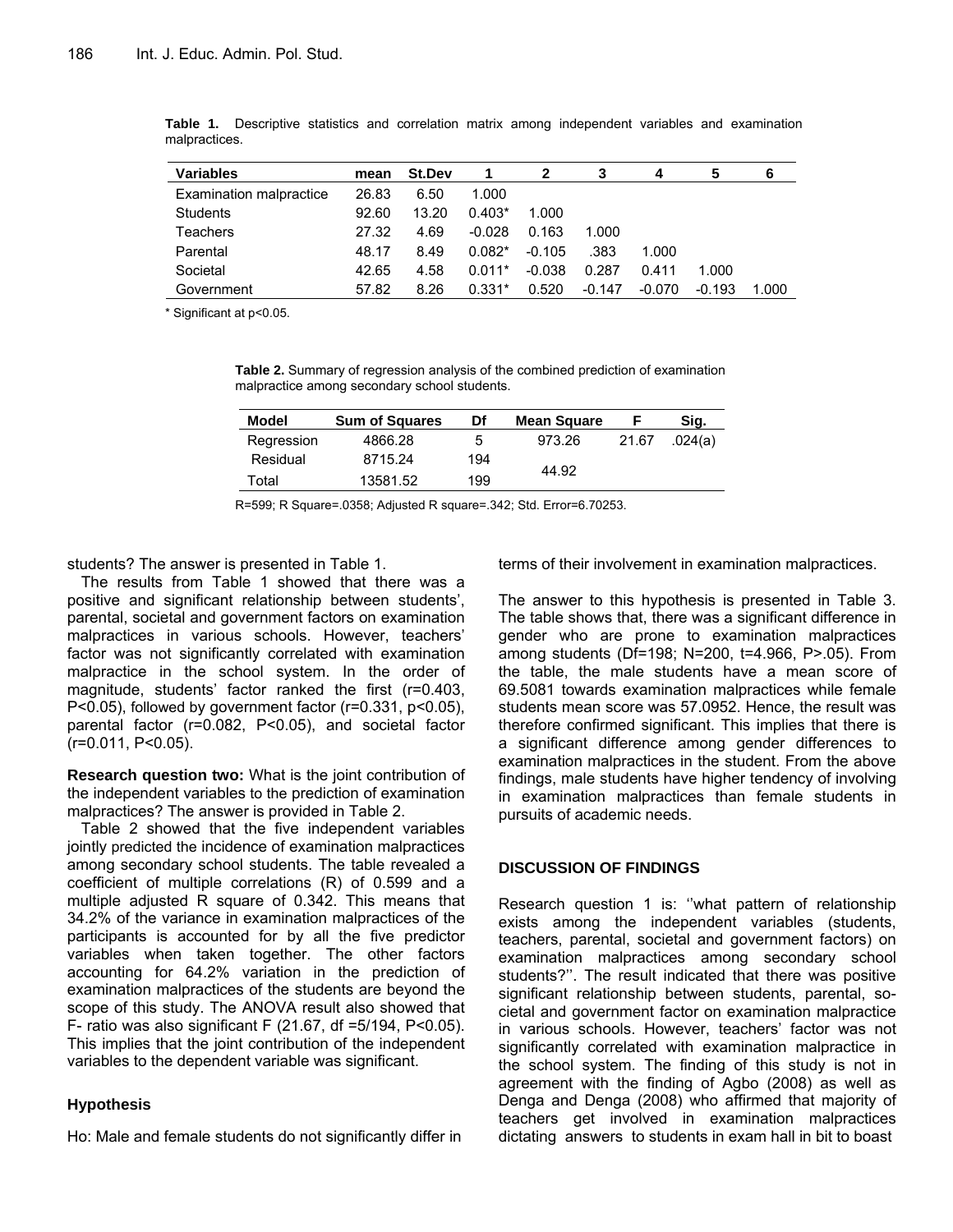**Table 3.** Showing independent sample t-test on male and female differences in examination malpractices among students.

| Variable                                | <b>Sex</b> | N | Mean | <b>Std. Dev</b>      | Df  | T-value | Sig    |
|-----------------------------------------|------------|---|------|----------------------|-----|---------|--------|
| Examination                             | male       |   |      | 100 69.5081 18.13163 | 198 | 4.966   | < 0.05 |
| malpractice female 100 57.0952 21.24050 |            |   |      |                      |     |         |        |

that their school has the highest credit and distinction. The current result, however, could be traced to the fact that many teachers now keep themselves off this kind of behaviour because of fear of being caught. It could also be as a result of the fact that many of the participants were selected from public schools whose teachers rarely engage in such negative behaviour.

However, the study is consistent with the findings of Neil and Fagbemi (2012) which opined that laziness on the part of students causes examination malpractice. It is a truism that a good number of the students who indulge in examination malpractices are actually intelligent but because of laziness, they find it difficult to study; some fail to attend classes; rather they prefer to while away their time in frivolities. Students are the main factor of examination malpractice because some of them want to pass at all cost without considering its consequences.

Research question 2 is: what is the joint contribution of the independent variables on examination malpractice? The result of the study indicated that all the independent variables when taken together have a significant joint contribution to examination malpractices. This study supports the finding of Adeyemo (2011), Berliner (2008) and Ezezorgor (2012). They found that most parents fail in their duties to provide necessary materials that would enable their children to learn meaningfully and effectively. Some parents still go to the extent of registering their children in special centres so that their children would pass the examination. Societal emphasis on paper qualification without considering the means of getting such certificate and one's abilities makes examination malpractice uncurbed; owing to this point, students therefore focus on getting the good grades at all cost. Also, government fails in making Nigerian education standard, there is no full implementation of the examination malpractice decree which provides for imprisonment of culprits to 21years jail term. The teachers are not well remunerated. This prompts them into the act of assisting the students so as to get some amount from them to sustain their living.

The only hypothesis tested stated that there is no significant difference between male and female students on examination malpractice. The result analysis revealed that there is a significant difference in gender that is prone to examination malpractices among students. This implies that male students have higher tendency of involving in examination malpractice than female students in pursuits of academic needs. The finding of this study corroborates the earlier findings of Campbell (2013),

Bandura (2009) Duze and Nash (2011). The study revealed that gender is a significant predictor of examination malpractice as male students were significantly more involved in examination malpractices than female. Male students are more courageous to take the risk involved in cheating in examination. Furthermore, Newberger (2003) asserted that children most especially boys are familiar with cheating well before they attempted to practice it academically. They might have practiced it or done it in family life, cheating in games in order to win for their group etc.

## **Conclusion**

Considering the finding of this study, it was concluded that students, especially the males, are not taking their studies seriously; they are no longer hardworking, committed and diligent in their academic pursuits; and most of them depend largely on their parents, friends and teachers to pass examinations. Parents who should show good examples to their children end up pressurizing their wards, and also try to help them in the wrong way to pass examination. Teachers are no longer dedicated to their duties as used to be in the past. The government has failed in its roles in financing education adequately; and the society is fond of legalizing corruption. All these culminated in examination malpractices among secondary school students in Nigeria.

## **RECOMMENDATION**

Since the whole segments of the nation's life such as home, school, and society are unfortunately connected to the issues of examination malpractice, the government should organize enlightenment campaigns that will highlight the consequences of examination malpractice on the individual, schools and the society. This should be mounted and sustained at all tiers of governance through the use of modern and traditional mass communication media. Also, the government should sensitize all citizens to basic ethical values of self worth, dignity of labour, integrity and personal responsibility; and devote a substantial amount of money to fund education. Society itself should lay good examples by de-emphasizing ostentations, unbridled and flagrant display of materialism which could very easily be associated with success acquired through reaching the pinnacle via certificate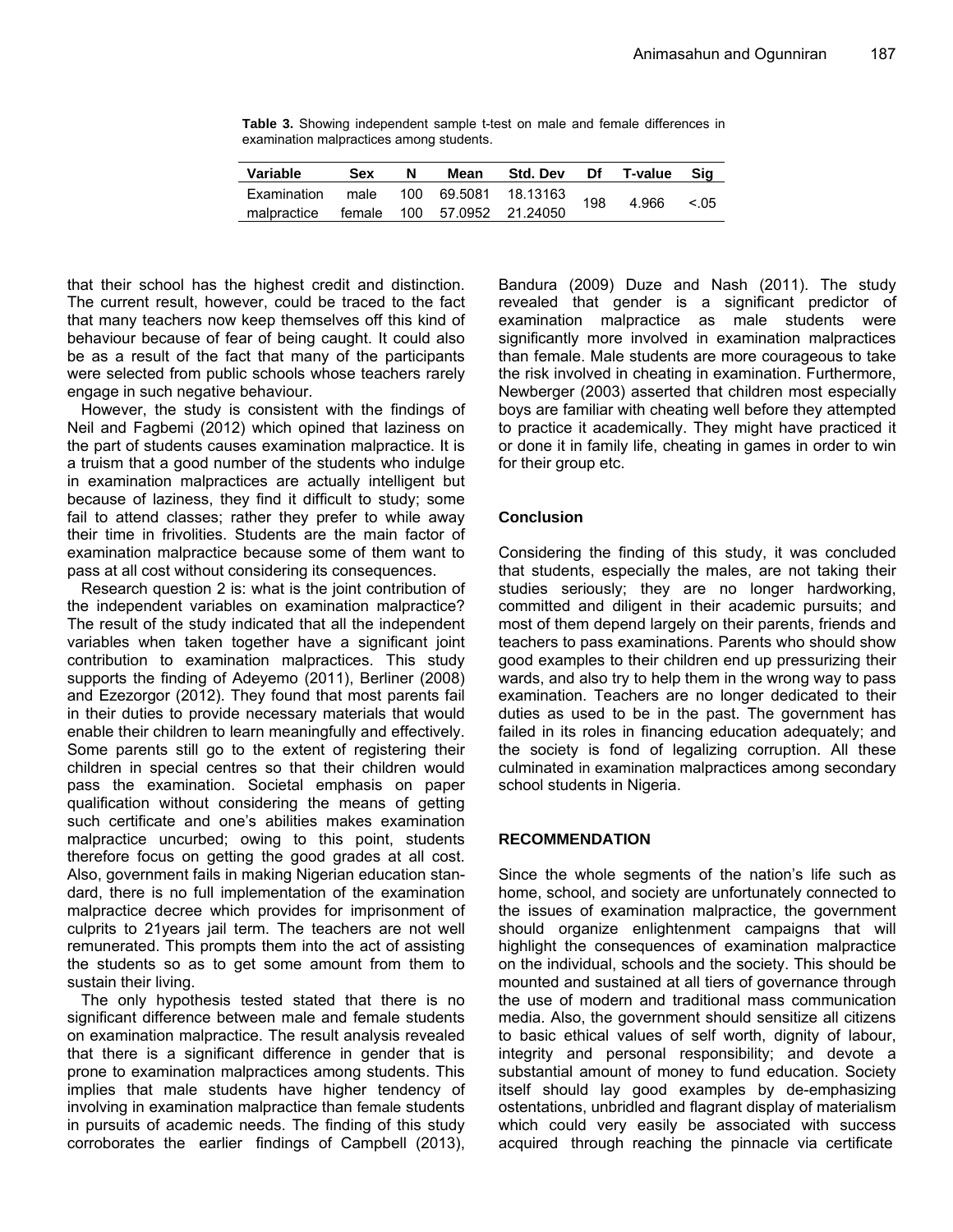awarding examination. Only teachers who are qualified, certificated, and competent and of good moral should be employed to teach the students. They should be dedicated teachers who would serve as role models in matters of punctuality, self discipline, accountability, integrity and sound leadership styles.

Likewise, examination bodies should appoint people of proven integrity to work in their administrative and operational sectors and as well as supervisors for their various examinations. Also, there should be an enabling environment for examination ethics where good teaching takes place. Furthermore, well equipped functional libraries should be in place to promote good reading habit. Facilities, like laboratories, and amenities for basic needs should be available and continuous assessment procedure should be given to students to ignite the zeal to study and develop self-confidence with less emphasis on certification. Guidance counselors should be employed and posted to secondary schools and other tertiary institutions to help students in self- understanding and self- management in relation to how they can utilize their assets and manage their abilities, capabilities for optimal development.

## **Limitations of the study**

The study is limited in various ways. In the first instance, the variables considered as responsible for examination malpractices are inadequate judging from the result obtained. Future researchers should look critically into these and accommodate more variables. The sample size was too small for this kind of important issue. The scope should be widened.

## **Conflict of Interests**

The authors have not declared any conflict of interests.

#### **REFERENCES**

- Abdulkareem Abdulkareem AY (2003). Examination Malpractice: The way out. A paper presented at the 36<sup>th</sup> Founders day Anniversary of Ilorin Grammar School, Ilorin, Thursday February  $6<sup>th</sup>$ , 2003.
- Adekale SO (2005). Exam malpractice? Bane of the youths,Ilorin Decency.
- Adekale SO (2009). Changing phenomenon in the Nigerian educational system. New perspectives in Nigerian education (ed) Kayode Ajayi and Taiwo Ajayi, Ibadan: Vantage Publishers pp.2-16.
- Adekale SO (2013). Lecturing, examinations and illegal issues in the university system. Paper presented at the one day seminar on Ethics and Accreditation held at the university of Ado-Ekiti, Nigeria on Monday,  $16<sup>th</sup>$  May, 4-6.
- Agbo FO (2008). An investigation into the forces behind examination malpractice. A challenge for secondary school education in the 21<sup>st</sup> century. J. Curriculum Organ. Nigeria 10(2):344-347.
- Agboola SU (2007). Factors that influence students" tendency to cheat in examination. Unpublished post graduate diploma project.
- Ajibola O (2011). Advocates of examination malpractice retrieved from http//ezinearticles.com.

Akpan AO (2011). The  $21<sup>st</sup>$  Century principals in Nigeria. Jos, Ichejum.

- Animasahun RA (2013). The Menace of Examination Malpractices in Nigeria Secondary Schools and Remediative Measures towards Attitudinal Re-orientation: The Counsellors's Perspectives. Afr. J. Psychol. Stud. Soc. 16(2):300-309.
- Bandura A (2009). Self-efficacy. In A.kazdin(Ed.). Encylopedia of psychology. New York: Oxford University Press
- Berliner D (2009). The near imporsibility of testing for teachers quality. J. Teacher Educ. 56(3):205-213.
- Campbell (2013). Educational psychology in changing the world. London :George Allien & Smith.
- Denga ID, Denga HM (2008). Educational malpractice and cultism in Nigeria. Calabar: Rapid Educational Publishers Limited.
- Duze A, Nash W (2011). School cheating behaviour. Rev. Educ. Res. 47:623-632.
- Esu AEO (2004). Dimensions and dangers of examination malpractice. Unpublished public lecture of National Youth Fellowship Conference.
- Ezezogor SA (2008). West African Examination leakages. J. Nigerian conference of principals of secondary schools 21:130-137
- Fagbemi SD (2012). Assessment and education malpractice proceeding of the  $16<sup>th</sup>$  annual congress of the Nigerian academy of education, held in the University of Jos.
- Farrant JS (2012). Principles and practice of education, London Longman Group Ltd.
- Generex RL, Mcleed MA (2005). Examination malpractice in Nigeria's education system: perspectives and possibilities. Book of readings on education, environment and sustainable national development, Ife society of Educators, published by cardinal crest Ltd.
- Ijaiya NYS (2004). Agents of examination malpractice in Nigerian public exams: who is the strongest link? Paper presented at the  $7<sup>th</sup>$  National Conference of the National Association of Educational Researcher and Evaluators (NAERE) held at Unilag  $21<sup>st</sup> - 24<sup>th</sup>$  June 2004.
- Ijaiya NY (2008). Failing schools and national development: Time for reappraisal of school effectiveness in Nigeria. J. Educ. Res. Eval. 10:41.
- Ikura F (2012). Malpractices in Public Examinations: Those involved why, when and how Paper presented at the  $8<sup>th</sup>$  National Conference of the National Association of Education researchers and Evaluators held at the University of Ado-Ekiti form 13-17 June, 2005. Pp.4-10.
- Ivor D (2010). Examination malpractice rocks Zamfrara, Lagos: Punch Education, The Punch 17(19,166) September, 10:41.
- Jimoh A (2009). Effect of examination malpractice on academic achievement of secondary school students in Vandeikya L.G.A of Benue State. Unpublished B.Ed project.
- Maduabum DO (2009). Ethics and professionalism in academics. Paper presented at the Faculty of Education Seminar, University of Ado-Ekiti, Nigeria on 16<sup>th</sup> May, pp.2-7.
- Newberger EH (2003). The men that will become: the nature and nurture of male character. Retrived from http://www.elinewberger.com.
- Okafor A (2009). Students' cheating and plagiarism in the internet era: A wake-up call for educators and parents. Englewood, CO: Libraries Unlimited; Eurospan.
- Okafor D (2013): Validity of public examination the environment and sustainable development. Book of readings on education, environment and sustainable national development.
- Okpan CP (2006). Comparative study of effectiveness in maintenance of discipline among administrators of private and public secondary schools in southern senatorial district of Cross River State, Nigeria.<br>Paper presented at the 29<sup>th</sup> annual conference of the National Association for Educational administration and Planning held at the University of Calabar, 11-13 October 2005, pp.6-12.
- Olanipekun Y (2003). Eradicating Examination Malpractices: a macrotheoretical framework option. Nigerian Journal of Development Issues, Socio, Political and Economic Development 2 (2) pp 72-85.
- Olanipekun Y (2011). Academic dishonesty in schools: The intermediate Certificate policies of the board of secondary schools studies 1937–1957. Retrieved from htt://education.curtin.edu.au/iier/iier12godfrey.html.
- Omotosho SOO (2007). Different dimensions of cheating in University Examination. Ife J. Educ. Stud. 7(1):17-29.
- Omotosho D (2012). How to make 3-3 Secondary School Component of